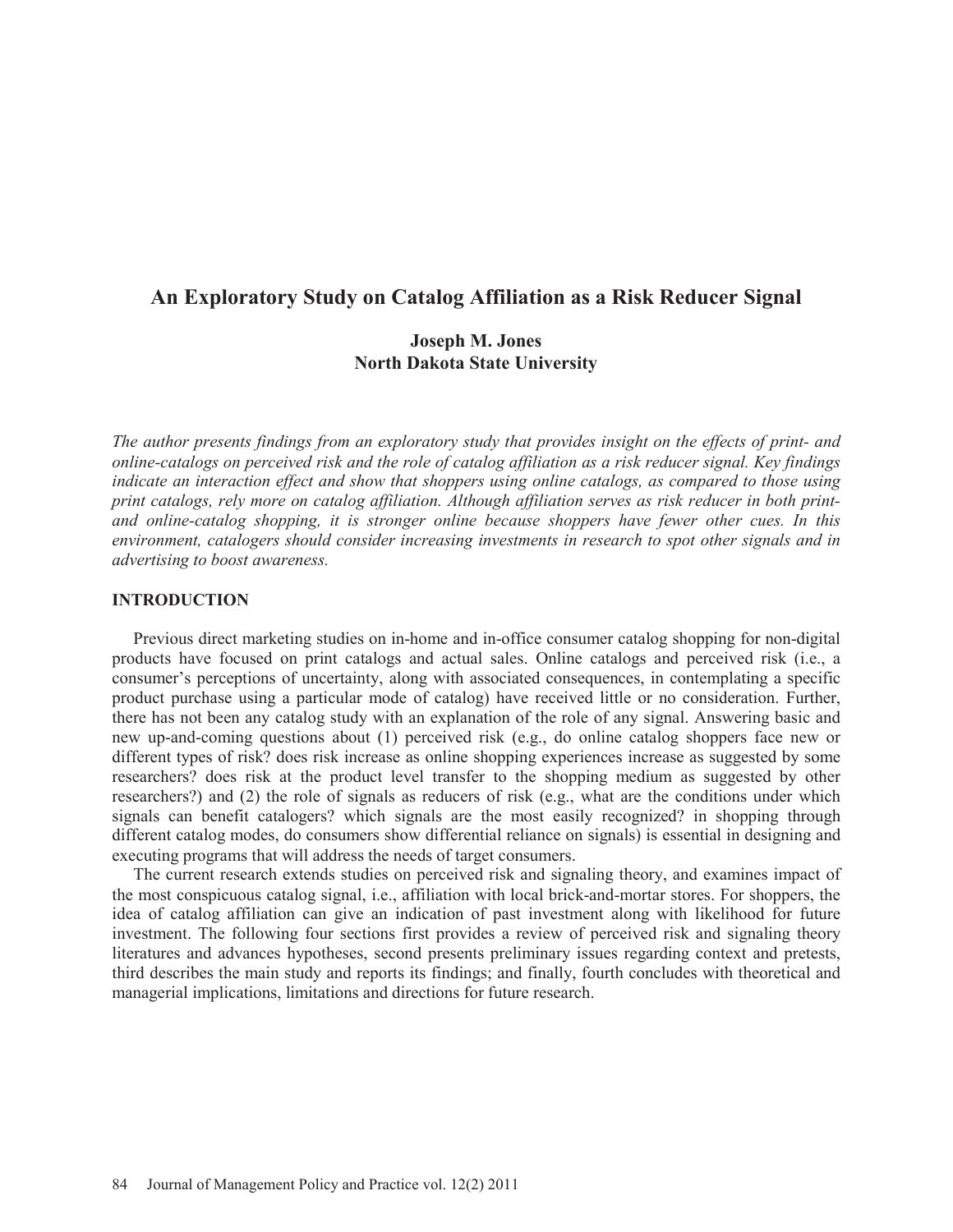## **BACKGROUND AND HYPOTHESES**

#### **Perceived Risk**

 A large amount of research attention has been devoted to the study of perceived risk. Perceived risk has been shown to be affected by amounts at stake, levels of uncertainty and negative consequences if wrong choices occur, and has been found to be context-dependent and to have an impact on a variety of behaviors (Tsiros & Heilman, 2005). Perceived risk has been found to increase with higher levels of uncertainty and chance of making mistakes; and importantly, higher levels of involvement have been found to be a prerequisite for higher perceived risk (Dowling & Staelin, 1994; Mitchel, 1999). Under almost all higher perceived risk conditions, consumers have been found to be more wary and risk averse, and to prefer the norm to the novel; in contrast, under lower perceived risk conditions, some consumers have been found to enjoy the positive stimulation provided by novel products and shopping medium (Campbell & Goodstein, 2001). In the context of higher perceived risk, and higher levels of involvement, as it relates to discouraging consumers from purchasing, two choice situations (i.e., product-context or specific product choice and shopping-situation or shopping medium choice) have stood out in the literature (Lee & Turban, 2001). In examinations of risk for choice of shopping medium, Korgaonkar (1982) and others (e.g., Korgaonkar & Karson, 2007; Milne & Culnan, 2004; Spence, Engel, & Blackwell, 1970) suggested that specific product choice risk can be transferred to the shopping medium.

 Bauer (1960) and many researchers (e.g., Dowling & Staelin, 1994; Havlena & DeSarbo, 1991; Wedel & DeSarbo, 1993) regarded specific product choice risk as a consumer's perceptions of uncertainty concerning fit between choice of products and buying goals. Researchers have identified a variety of types of risk with regard to specific product choice, these include: *performance quality/functional* (e.g., product may not meet standards of quality, possibly will not work as expected)*, financial* (e.g., product may not be worth the price), *physical* (e.g., might not be safe), *social* (e.g., can result in embarrassment before family or friends), *psychological* (e.g., can harm consumer ego), *front-end time loss for search*  (e.g., failure can result in time loss opportunity cost of finding another product), and *obsolescence/up-todate* (e.g., product might be out-of-date soon, may be replaced by newer substitutes) (Dowling & Staelin, 1994; Mitchell, 1999; Wang, Beatty, & Foxx, 2004).

 Researchers dealing with shopping medium choice found additional types, such as: *privacy* (e.g., uncertainties about retailers collecting personal information and how it is used), *security* (e.g., unauthorized third party access to credit card numbers), *lack of tactile inspection/tangibility inconveniences* (e.g., unable to touch, feel, or see products), *front-end shipping related inconveniences* (e.g., waiting for delivery), *back-end time loss for returns* (e.g., time loss related to returns of undesired products), *availability information* (e.g., uninformed on product availability), *merchandise variety* (e.g., cannot access a wide selection), *catalog design* (e.g., may be cluttered), and *personal attention* (e.g., difficulty in contacting customer service personnel) (Chen & Dubinsky, 2003; Huang, Schrank, & Dubinsky, 2004). Korgaonkar and Karson (2007) suggested that types of risk can vary in importance from one shopping medium to another one, and online-only retailers have to deal with more risk overall. Milne and Culnan (2004) and others (e.g., Andrews & Boyle, 2008; Gonul, Kim, & Shi, 2000; Reardon & McCorkle, 2002) found that online environments can create new risk, such as, privacy/location data (e.g., online retailers tracking shopping habits) that go beyond traditional transaction information and catalog web site design (e.g., difficult to navigate) which relate to the unique appeals and drawbacks of doing business online.

#### **Signaling Theory**

 Researchers, in other shopping medium studies on signaling theory, have examined numerous signals as indicators of quality and reducers of risks (e.g., Biswas & Biswas, 2004; Dean, 1999; Rao, Qu, & Ruekert, 1999). Surprisingly, in catalog shopping for products with non-digital attributes, there has not been any study with an explanation of the role of signals. Drawing on signaling theory principles, the current research examines whether consumers perceive less risk shopping through affiliated catalogs than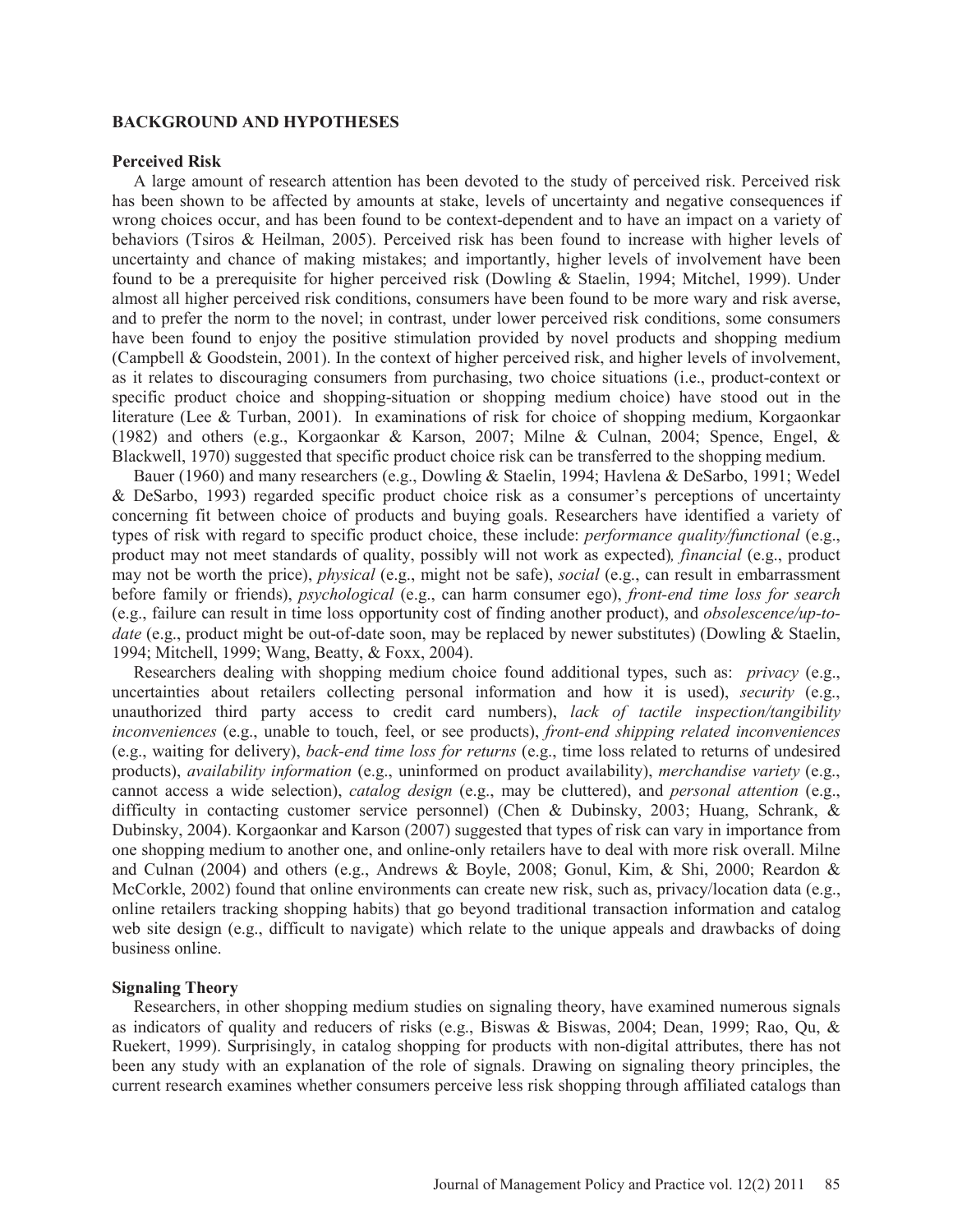through unaffiliated ones. Consumers may feel that affiliated catalogers/retailers can offer: added experiential value, better delivery and return policies, and more opportunities for personal service.

 In catalog shopping, unobservable quality has been a difficult barrier, especially for non-digital products (Marketing Matters, 2005; Muldoon, 2006). Consumers may make inferences about cataloger familiarity and their capability and willingness of offering risk reducers from the physical presence or absence of affiliated local brick-and-mortar stores. Familiar, affiliated catalogers have more well-known channels for shopping and more impressive size as compared to unaffiliated catalogers (Muldoon, 2006; Wang, Beatty, & Foxx, 2004). It is expected that consumers will feel that affiliated catalogers/retailers have tried to create bonds with them by their large past investments in alternative channels, and that these catalogers will be more likely to make larger investments in the future to continue to maintain the bond.

#### **Hypotheses**

#### *Modes: Print- and Online-Catalogs*

 The current research takes into account the two major modes of print- and online-catalogs. Recently in-home/office sales of non-digital products have increased through almost all types of non-store shopping with print catalogs dominating the category (Gonul, Kim, & Shi, 2000; Muldoon, 2006). Montgomery Ward offered the first print consumer catalog in 1872. This catalog was only one page long and it included "more products at better prices than consumers could find in their own local shopping areas" (Muldoon, 2006, p. 10). In 1897, Sears, Roebuck and Company issued a 700-page "Big Book" catalog of over 6,000 products. More recently the Direct Marketing Association found that greater than half the U.S. adult population ordered products through print catalogs in 1997 (Direct Marketing Association, 1998). Until lately almost all catalogs were printed on paper and mailed to select consumers. In 1997, 14 billion copies of more than 8500 different print catalogs were mailed out, and the average household received almost 50 print catalogs that year. In 1995, print catalog sales accounted for more than \$86 billion, almost 4% of total retail sales (Direct Marketing Association, 1998; Reinartz & Kumar, 2000).

 Over the past fifteen years, many catalogers have made substantial outlays in technology and now use the Internet to try to increase overall catalog sales. In 2004, the number of online catalogs grew from 6147 to 7400; and of the ones available online, 6668 were also available in print versions (Marketing Matters, 2005). Online shopping has become more accepted; however, because of perceived use difficulties, rapid changes in online design and layout, and non-complementary linkages with more traditional shopping, many consumers have not actually purchased non-digital products online (Pavlou & Gefen, 2005). Further, some consumers may have limited computer power or slow Internet connections and cannot quickly access online catalogs. Recently, some researchers made a somewhat counterintuitive claim: as online shopping experiences increase, risk increase (i.e., as consumers become more experienced shopping online, they become aware of new and different online uncertainties) (e.g., Hampton-Sosa & Koufaris, 2005; Pavlou & Gefen, 2005).

 The current research extends work on direct marketing and perceived risk, and examines effects of the modes of print- and online-catalogs. Given the relative "newness" of online catalog use along with the long history of print catalog use, it is expected that shopping through online catalogs will produce more risk than through print versions.

*H1: Shoppers using online catalogs will perceive more risk than those using print catalogs*.

#### *Signals and Interaction*

 Recent research on signal' interactions provide guidelines for similar work in catalog shopping. Findings from a study by Biswas and Biswas (2004) on online and in-store shopping revealed interaction effects using different signals (e.g., advertising expense). Their findings suggested that while both types of shoppers were influenced by signals, online shoppers relied more on them. For online shoppers, since they had less previous relevant shopping experiences to draw on, they tended to rely more on easily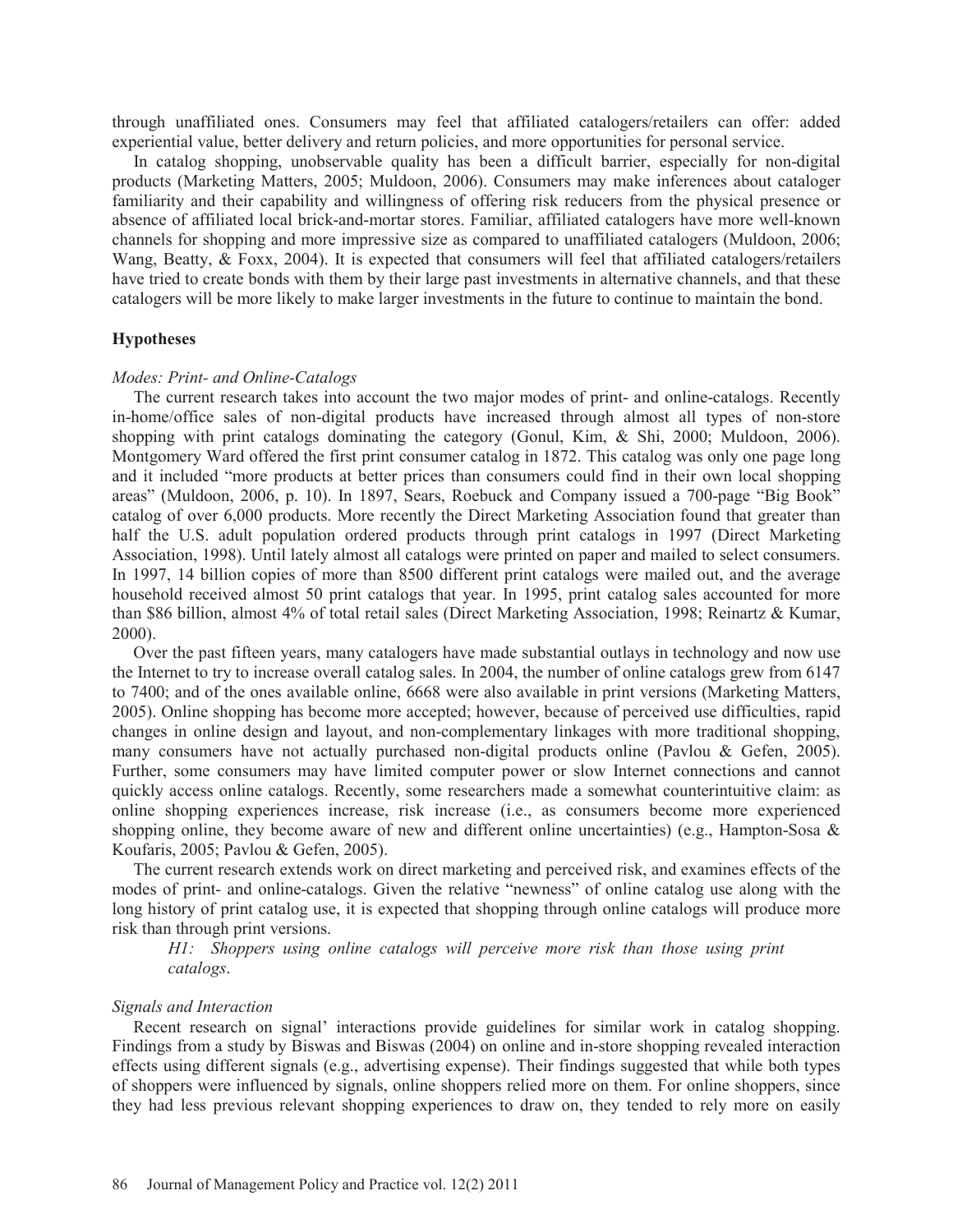recognizable cues. In a related study, Korgaonkar and Karson (2007) found an interaction effect of storebased online retailers and online-only retailers on perceived risk. Under both high- and low-product risk conditions, their findings suggested that shoppers using online-only retailers exhibited more shopping medium choice risk.

 In making shopping medium choices, consumers have shown different preferences at different stages of shopping. Peterson, Balasubramanian, and Bronnenberg (1997) found that some consumers used only one channel to perform all of their shopping, while other consumers relied on different channels (e.g., consumers might use catalogs in information search and initial price comparisons, and local stores for actual product purchase). In the case of print-catalog shopping, consumers can make inferences about cataloger credibility and quality from the more traditional catalog presence; however, in online-catalog shopping, less individual experience, less influence from older generations/important others, fewer other signals along with added fears, for example, phishing scams, can result in different effects, and more reliance on conspicuous signals. In the current research, it is expected that high familiarity will be necessary for consumers to adequately assess catalog affiliation levels. The idea of affiliation with familiar local brick-and-mortar retailers should serve as an easily available, highly noticeable risk reducer signal; further, the use of only one (high) level of familiarity should help to establish a more generalizing simulation (Rao, Qu, & Ruekert, 1999).

 The current research extends recent work on signal' interactions, and investigates whether catalog affiliation has different effects in different settings. More specifically, this research examines whether catalog affiliation has more of an impact on online catalog shoppers than on print catalog shoppers.

*H2: Shoppers using online catalogs will rely more on catalog affiliation as a reducer of risk than those using print catalogs*.

### **PRELIMINARY ISSUES**

## **Use of Clothing**

 In an effort to examine the effects of catalog modes on perceived risk in settings as realistic as possible, the current research sets up the following simulation: shopping for a dress shirt or a pair of jeans using familiar affiliated- and unaffiliated-catalogs with both print- and online-versions (e.g., Biswas  $\&$ Biswas, 2004). For catalogers, this simulation should be of high interest because of its direct examination of risk by different modes. The use of this clothing (dress shirt, pair of jeans), instead of other possible catalog items, should help to establish a usable, generality shopping setting. This clothing has a history of being frequently purchased through all modes of catalogs, yet it also has high return rates (Eastlick & Feinberg, 1999; Goldsmith & Goldsmith, 2002; Grewal, Iyer, Gotlieb, & Levy, 2007). This clothing has been found to have high personal relevance with relatively high levels of involvement ((note: according to Dowling and Staelin (1994) and Mitchel (1999), perceived risk studies should have moderate to high levels of consumer involvement)), and researchers have suggested that consumers might perceive a variety of risk when shopping for this clothing (Kwon, Paek, & Arzeni, 1991).

## **Pretests**

 Three pretests, each one using different samples, were carried out. The first pretest examined whether involvement, at the specific product choice level, in shopping for a dress shirt or a pair of jeans was adequate for a study on perceived risk. Findings from this pretest ( $N = 89$ , mean age = 24.5, female = 58%) revealed that shopping for a dress shirt or a pair of jeans had relatively high levels of involvement. For the specific product choice involvement measure, participants answered five seven-point items (adapted from Mishra, Umesh, & Stem, 1993; Zaichkowsky, 1985). The first item was "How interested are you in shopping for this clothing (dress shirt, pair of jeans)" (7 = Extremely Interested, 1 = Not at All Interested). The second was "How useful is this clothing (dress shirt, pair of jeans) to you" (7 = Extremely Useful,  $1 = Not$  at All Useful), the third was "How important is this clothing (dress shirt, pair of jeans) to you" ( $7 =$  Extremely Important,  $1 =$  Not at All Important), the fourth was "How beneficial is this clothing (dress shirt, pair of jeans) to you" ( $7 =$  Extremely Beneficial,  $1 =$  Not at All Beneficial), and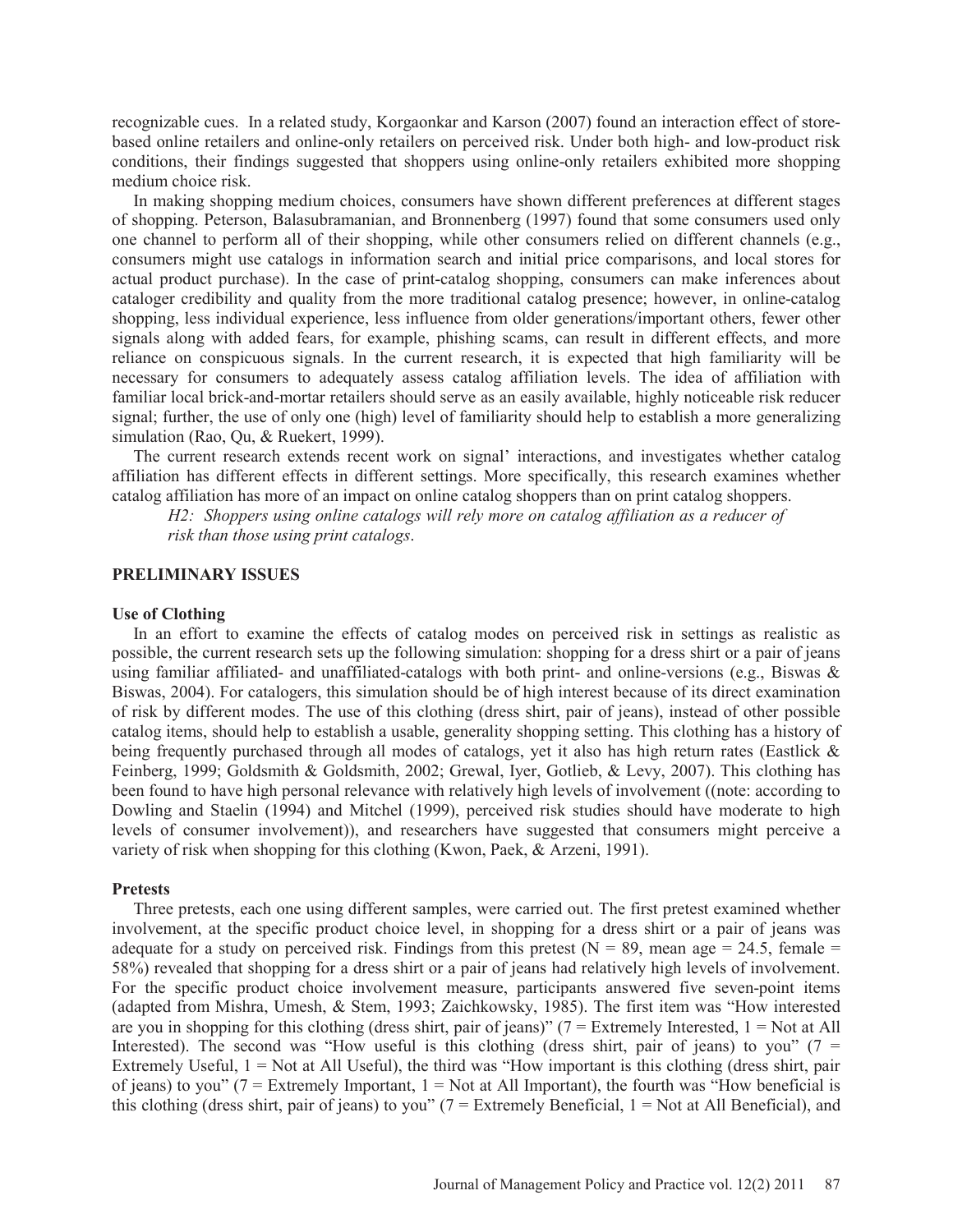the fifth was "How valuable is this clothing (dress shirt, pair of jeans) to you" ( $7 =$  Extremely Valuable, 1 = Not at All Valuable). A composite measure of involvement in shopping for this clothing indicated higher levels of involvement ( $M = 5.48$ ;  $\alpha = .88$ ).

 In the second pretest, numerous catalogs were examined in one-on-one interviews to spot potential ones to use in the main study. On the basis of the interviews, a number of catalogs were examined (note: for all of the following scale items which contained the phrase "the \_\_\_ catalog," names of appropriate catalogs were inserted in the blanks). For the measure of cataloger affiliation with local brick-and-mortar stores, participants answered three seven-point scales anchored by " $7 =$  Strongly Agree" and "1 = Strongly Disagree" (Manolis, Keep, Joyce, & Lambert, 1994) that provided a usable composite measure  $(\alpha = .86)$ . The first statement was "The \_\_\_ catalog has a direct association with a local brick-and-mortar retail store." The second was "The catalog fits with a local brick-and-mortar retail store very well" and the third was "When you first thought of the catalog, a local brick-and-mortar retail store also came to mind." Affiliated catalogs were viewed as significantly more associated with local physical stores  $(M = 6.01)$  than unaffiliated ones  $(M = 1.78; t(101) = 18.01, p < .0001)$ . For the catalog familiarity measure, participants answered three seven-point scales. The first statement was "How familiar are you with the catalog?" (7 = Very Familiar, 1 = Not at All Familiar) (Jung & Kellaris, 2004). The second was "Regarding the \_\_\_ catalog, how frequently have you seen it or used it, or heard of others that have used it?" (7 = Very Frequently*,* 1 = Not at All Frequently) (Shapiro, MacInnis, & Heckler, 1997) and the third was "Please indicate how much you recognize the catalog" ( $7 =$  Definitely Recognize,  $1 =$ Definitely Do Not Recognize) (Simonin & Ruth, 1998). A composite measure was used ( $\alpha$  = .76). All catalogs were viewed as equally familiar, although participants gave slightly more familiar ratings (not significant) to affiliated catalogs ( $M = 6.21$ ) than unaffiliated ones ( $M = 6.07$ ). For the desirability measure, participants answered three seven-point scales semantic differential scales (Haugtvedt & Petty, 1992). The first statement was "For catalog shopping for clothing, how much do you like the \_\_\_ catalog?" The second was "Please rate your impression, good-bad, of the catalog" and the third was "Please give your feelings, favorable-unfavorable, toward the state catalog." A composite measure was used ( $\alpha$  = .81). Participants gave more favorable ratings (not significant) to affiliated catalogs ( $M = 5.14$ ) than unaffiliated ones  $(M = 5.02)$ . Overall, findings from this pretest indicated that certain catalogs were perceived to be affiliated (direct association with at least one local brick-and-mortar retailer) or unaffiliated (no association with any local brick-and-mortar retailer), and to have equal high levels of familiarity and desirability.

 The third pretest used each of the catalogs identified for the main study (i.e., based on results from the second pretest) in a catalog shopping simulation for a dress shirt or a pair of jeans and examined whether involvement with these particular catalogs, i.e., at the shopping medium choice level, was adequate; plus, it examined whether perceptions of cataloger past investment varied by catalog affiliation. For the shopping medium choice involvement measure, participants were asked to respond to an adaptation of the same five seven-point items as in pretest 1 (i.e., the first pretest considered only clothing involvement, it did not examine shopping through catalogs). For example, the first item in pretest 3 was "How interested are you in shopping for this clothing (dress shirt, pair of jeans) using the  $\_\_\_$  catalog" (7 = Extremely Interested,  $1 = Not$  at All Interested), the second was "How useful is the catalog in shopping for this clothing (dress shirt, pair of jeans)" ( $7 =$  Extremely Useful,  $1 =$  Not at All Useful), etc. A composite measure, by catalog, indicated high levels of involvement (average  $M = 5.92$ ). Also in this pretest, perceptions of past investment by cataloger were examined (i.e., according to signaling theory principles, affiliated catalogers/retailers should produce perceptions of higher past investment because they have more channels for shopping and more impressive size as compared to unaffiliated catalogers). For this measure, participants were asked to respond to three seven-point scales anchored by "7 = Strongly Agree" and " $1 =$  Strongly Disagree" (Ping, 1993). The first item was "The catalog company has made a sizeable monetary investment in their business," the second was "The earthle catalog company has invested a lot of money and effort in their building their business," and the third was "The catalog company has put a considerable amount of money in their business." A composite measure was used ( $\alpha = .84$ ). Affiliated catalogers were perceived to have significantly higher levels of past investment  $(M = 6.11)$  than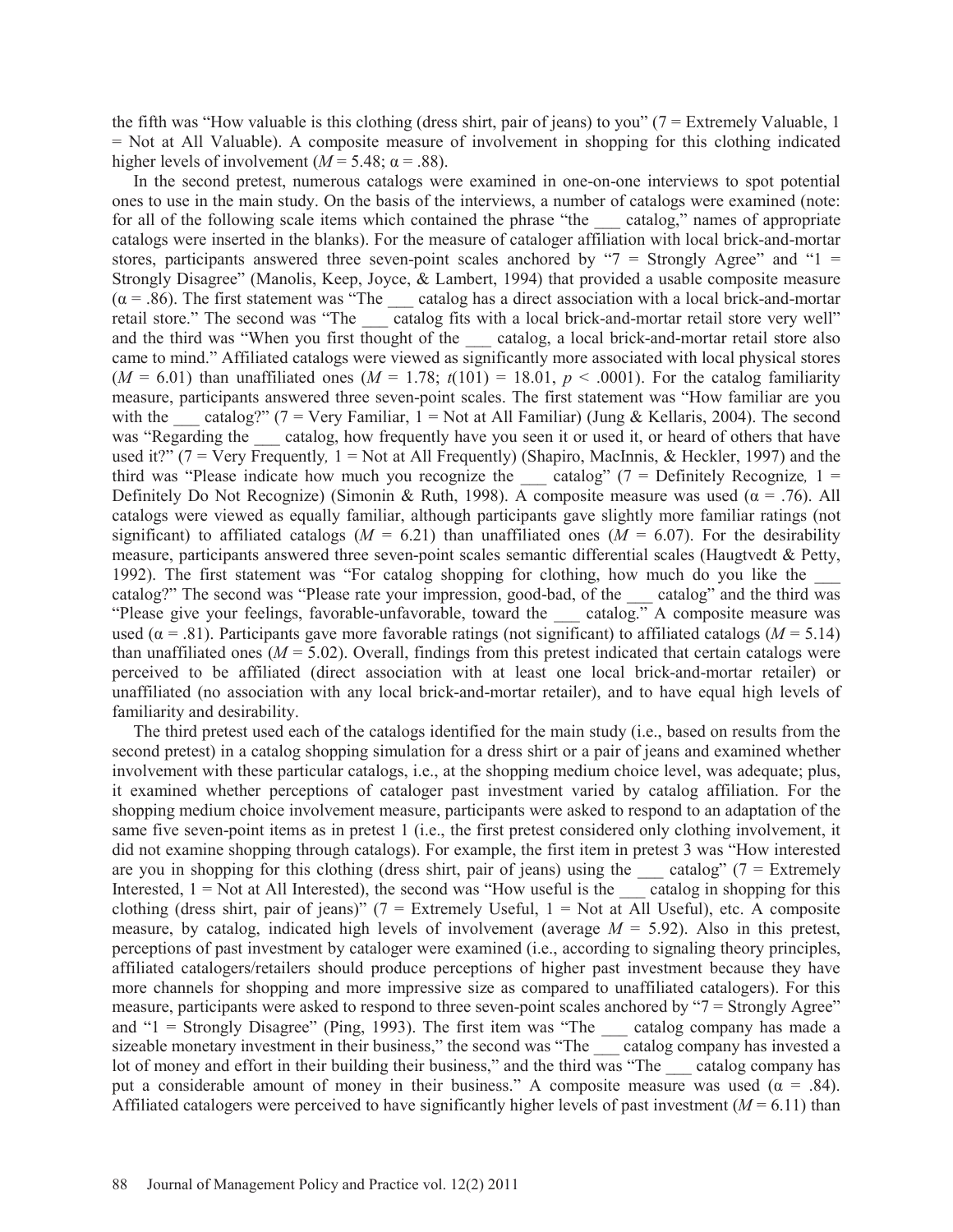unaffiliated ones  $(M = 3.34; t(94) = 8.01, p < .01)$ .

### **THE MAIN STUDY AND ITS FINDINGS**

#### **Design, Participants and Procedures**

 The main study used a 2 (print- and online-catalogs) x 2 (affiliated- and unaffiliated-catalogs) between-subjects experimental design. It used one (i.e., high) level of catalog familiarity and equal levels of catalog desirability. On the whole, it used four different sets of up-to-date authentic catalogs, from major well-known catalogers, designed to represent four conditions: (1) affiliated print catalogs, (2) affiliated online catalogs, (3) unaffiliated print catalogs, and (4) unaffiliated online catalogs. The study was conducted using pre-screened catalog shoppers, with recent relevant shopping experiences, associated with a mid-western university. Participants in the pretests were not part of the main study sample. Some main study participants were nonstudent adults; other participants were recruited from upper-level undergraduate business courses and MBA courses. All participants were familiar with catalog shopping for clothing. All participants took part voluntarily and student participants were given course credit. Overall, these participants were viewed as surrogates for catalog shoppers as a whole.

 Participants were asked to sign-up for a time-slot that was convenient for them. As each participant arrived at the designated room, he/she was assigned to one of the four sets of catalogs following a simple random assignment method. Participants were provided with the appropriate catalogs (e.g., those in the affiliated print catalog group were given only the print catalogs having direct associations with local brick-and-mortar stores, participants in the affiliated online catalog group were provided with high-speed Internet access for the online versions of the same catalogs). The task for all participants was to engage in a simulation of buying a dress shirt or a pair of jeans of their choice. They were asked to browse through assigned catalogs, select clothing, and complete an order form. The task was intended to experientially sensitize participants to their assigned mode of catalog shopping. After completing the task, participants were asked to fill-out questionnaires. The questionnaires elicited perceptions of risk and other relevant variables (e.g., previous relevant shopping experiences, likelihood of future investment by cataloger, relevance of clothing selected in shopping simulation, relevance of assigned catalogs used in the shopping simulation). On average, each participant took about 30 minutes to complete tasks and fill-out questionnaires.

#### **Sample Description and Manipulation Checks**

 A questionnaire was used to collect information about each participant's previous relevant shopping experiences using catalogs, online commercial web sites, and other forms of in-home/office shopping. Standard demographic measures (e.g., gender, year of birth) were also included in the questionnaire. Usable information was obtained from 196 participants. Participants were pre-screened and all were familiar with catalog shopping. The average age of the participants was 28, their weekly web use averaged 24 hours, 127 of them were female, and 80 were undergraduates. Almost all of the participants had recently engaged in catalog shopping, 114 participants had used online commercial web sites, and 21 participants had shopped through other in-home/office mediums (e.g., television, mail). For the sample, the average dollar amount per order using catalogs was \$147 (range \$0 to \$350) and the average amount per order using online commercial web sites was \$168 (range \$0 to \$400). For participants who had recently used catalogs, clothing, shoes, fitness equipment, gourmet food, and hunting and fishing supplies were popular product categories. For those who had purchased products through online commercial sites, clothing, digital products (e.g., music, software), shoes, fitness equipment, CDs, DVDs, books, plane tickets, computer hardware, cosmetics, nutrition products, and jewelry were the most frequently mentioned categories. For those who had purchased products through other in-home/office mediums, clothing, jewelry, computer games, and fitness equipment were the most popular product categories.

 To confirm that the catalog affiliation, familiarity and desirability manipulations worked as intended, participants were asked only about the catalogs used in their assigned group. As a check for the catalog affiliation manipulation, participants were asked to respond to the same three seven-point items (e.g.,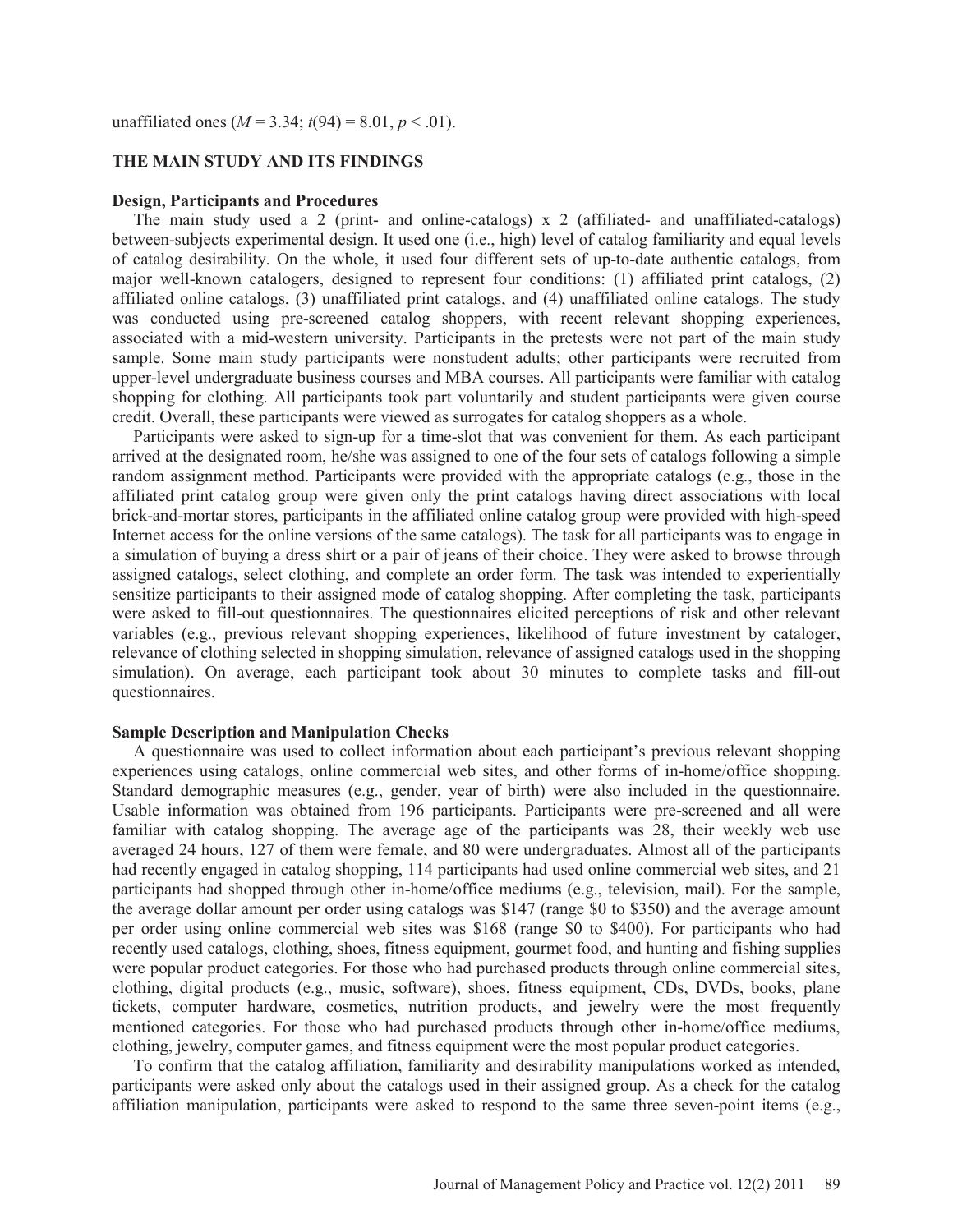"The catalog has a direct association with a local brick-and-mortar retail store"; " $7 =$  Strongly Agree" and "1 = Strongly Disagree") as in pretest 2 ( $\alpha$  = .83). Affiliated catalogs were viewed as significantly more associated with local physical stores ( $M = 6.12$ ) than unaffiliated ones ( $M = 2.18$ ;  $F(1,190) = 68.01$ , *p* < .001). As a check for the catalog familiarity and desirability manipulations participants were asked to respond to the same seven-point items as in pretest 2 ( $\alpha$  familiarity = .75,  $\alpha$  desirability = .78). Participants' catalog familiarity and desirability did not vary across mode of catalog. The findings indicated that both familiarity and desirability were high; however, participants gave more familiar ratings (not significant) to affiliated catalogs  $(M = 6.32)$  than unaffiliated ones  $(M = 6.17)$  and more desirable ratings (not significant) to affiliated catalogs ( $M = 5.72$ ) than unaffiliated ones ( $M = 5.58$ ). Thus, the manipulations of catalog affiliation, familiarity and desirability were consistent with pretest 2 results and were all deemed adequate for the main study. To confirm that catalog shopping for this clothing (dress shirt, pair of jeans) using assigned catalogs was in fact high involving, participants were asked to respond to the same five seven-point items ((e.g., "How interested are you in shopping for this clothing (dress shirt, pair of jeans) using the catalog"; 7 = Extremely Interested, 1 = Not at All Interested)) as in pretest 3 ( $\alpha$  = .88). The findings indicated that their involvement was high (average  $M = 6.01$ ). Thus, the involvement manipulation was deemed adequate. As a check for perception of cataloger past investment, participants were asked to respond to the same three seven-point items (e.g., "The catalog company has made a sizeable monetary investment in their business"; " $7 =$  Strongly Agree" and "1 = Strongly Disagree") as in pretest 3 ( $\alpha$  = .84). Affiliated catalogers were viewed as significantly more engaged in past investment (*M*  $= 6.12$ ) than unaffiliated ones ( $M = 3.18$ ;  $F(1,190) = 68.01$ ,  $p < .001$ ).

## **Description of Primary Measures**

 Measures of types of risk toward shopping for clothing using catalogs were adapted from studies on specific product choice risk and shopping medium choice risk, and qualitative interviews with non-sample respondents, equally divided in terms of students and nonstudent adults and gender. Since it was the first wave of research, almost all types of perceived risk mentioned in the literature review were examined using a relatively large number of seven-point items. An exploratory factor analysis, using principal components analysis with Varimax rotation to obtain factor loadings, was performed to give an indication of whether types and items could be reduced to make it more manageable (Hair, Black, Babin, & Anderson, 2010). As given in Table 1, this analysis generated a four-factor solution in which close to 75 percent of the total variation was explained by the solution.

 Privacy and security loaded more heavily on Factor 1 (personal information risk); financial, performance quality/functional, social, and personal attention loaded more heavily on Factor 2 (value risk); catalog design, availability information, and merchandise variety loaded more heavily on Factor 3 (ease-of-finding risk); and front-end time loss waiting for delivery, back-end time loss for returns, and front-end time loss for searching loaded more heavily on Factor 4 (time loss risk). Items were coded prior to analyses so that lower scores indicated lower risk. Composite measures were constructed by averaging items for dimensions (average  $\alpha = .76$ ).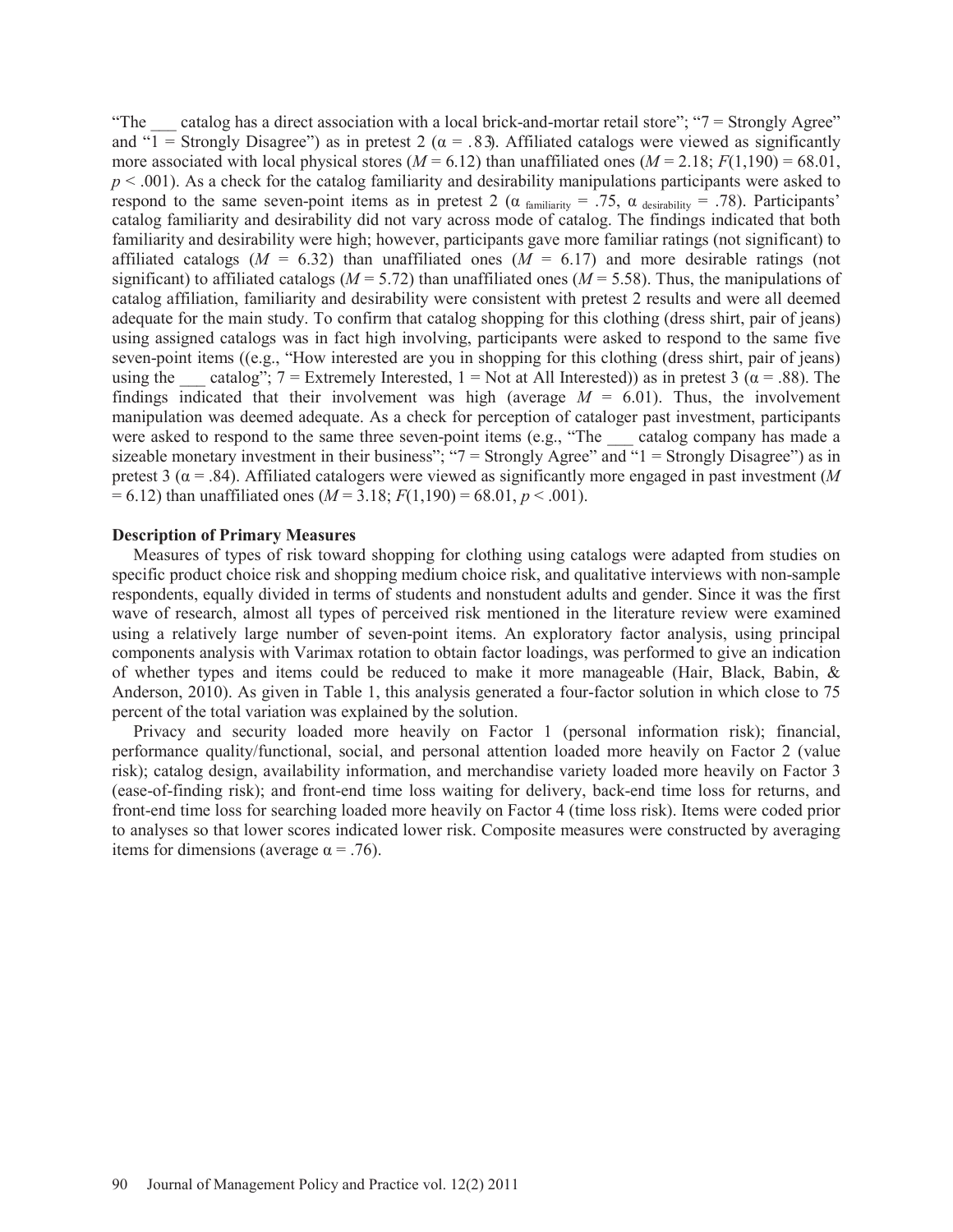## **TABLE 1 FACTOR LOADINGS**

|                                         | Factors <sup>b</sup>                  |                            |                                   |                         |
|-----------------------------------------|---------------------------------------|----------------------------|-----------------------------------|-------------------------|
| <b>Risk Variable</b> <sup>a</sup>       | Factor 1<br>(personal<br>information) | <b>Factor 2</b><br>(value) | Factor 3<br>(ease-of-<br>finding) | Factor 4<br>(time loss) |
| Catalog-Privacy                         | .801                                  |                            |                                   |                         |
| Catalog-Security                        | .775                                  |                            |                                   |                         |
| Product-<br>Financial                   |                                       | .788                       |                                   |                         |
| Product-Quality/<br>Functional          |                                       | .721                       |                                   |                         |
| Product-<br>Social                      |                                       | .598                       |                                   |                         |
| Catalog Personal<br>Attention           |                                       | .541                       |                                   |                         |
| Catalog-<br>Design                      |                                       |                            | .620                              |                         |
| Catalog-<br>Availability                |                                       |                            | .610                              |                         |
| Catalog-<br>Merchandise                 |                                       |                            | .590                              |                         |
| Catalog-Wait for<br>Delivery            |                                       |                            |                                   | .646                    |
| Catalog-Time<br>Loss for Returns        |                                       |                            |                                   | .603                    |
| Product-Front<br><b>End Search Loss</b> |                                       |                            |                                   | .540                    |
| % Variance<br>Explained                 | 27.92                                 | 24.02                      | 11.80                             | 10.80                   |
| Cronbach's<br>Alpha                     | .82                                   | .78                        | .72                               | .70                     |

<sup>a</sup>Notes on types of risk: "specific product choice" risk types shown in italics and denoted by: *Product-*, "shopping medium choice" risk types represented by: Catalog-.

<sup>b</sup>Notes on factor loadings: loadings less than .40 suppressed, variables sorted by loadings on each factor

## **Hypothesis Testing**

 Tests of hypothesis H1 revealed significant main effects, of the modes of print- and online-catalogs, for all four risk dimensions. Hypothesis H1 (i.e., shoppers using online catalogs will perceive more risk than those using print catalogs) tests indicated significant effects for personal information risk  $(F(1,190) =$ 27.74,  $p < 0.01$ ), value risk  $(F(1,190) = 24.77, p < 0.01$ , ease-of-finding risk  $(F(1,190) = 18.39, p < 0.01)$ , and time loss risk  $(F(1,190) = 14.39, p < 0.01)$ . These findings revealed support for predictions of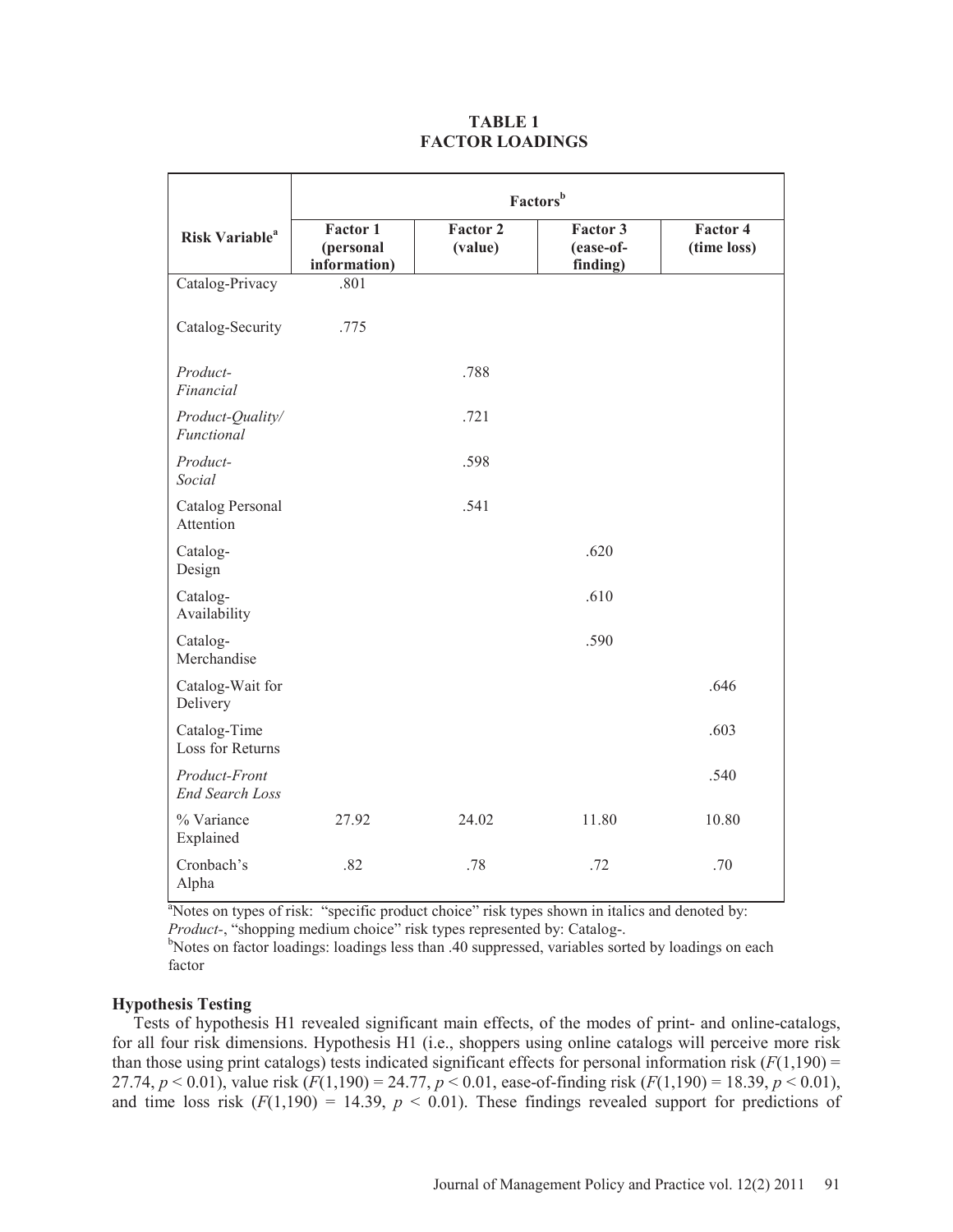significant effects of modes on perceived risk. Therefore, hypothesis H1 was supported.

 Tests of hypothesis H2 of existence of interaction effects (i.e., shoppers using online catalogs will rely more on catalog affiliation as a reducer of risk than those using print catalogs) revealed significant effects for all four risk dimensions. The findings indicated significant interaction effects for personal information risk  $(F(1,190) = 5.99, p < 0.05)$ , value risk  $(F(1,190) = 4.84, p < 0.05)$ , ease-of-finding risk  $(F(1,190) =$ 4.49, *p* < 0.05), and time loss risk (*F*(1,190) = 3.39, *p* < 0.05). Follow-up *t* tests (e.g., Biswas & Biswas, 2004) revealed that in print catalog shopping, risk was greater for unaffiliated (than affiliated) catalogs for personal information risk ( $M_{\text{unaffilated}} = 3.92$ ,  $M_{\text{affilated}} = 3.02$ ,  $t = 18.73$ ,  $p < 0.01$ ), value risk ( $M_{\text{unaffilated}} =$ 3.33, *M*<sub>affiliated</sub> = 2.74,  $t = 12.59$ ,  $p < 0.01$ ), ease-of-finding risk ( $M_{\text{unaffiliated}} = 3.13$ ,  $M_{\text{affiliated}} = 2.72$ ,  $t =$ 18.41,  $p < 0.01$ ), and time loss risk ( $M_{\text{unaffilated}} = 2.93$ ,  $M_{\text{affilated}} = 2.42$ ,  $t = 12.41$ ,  $p < 0.01$ ). However, differences in risk were magnified in online catalog shopping for personal information risk ( $M_{\text{unaffilated}}$  = 6.01,  $M_{\text{affiliated}} = 3.99$ ,  $t = 36.80$ ,  $p < 0.01$ ), value risk  $(M_{\text{unaffiliated}} = 4.02, M_{\text{affiliated}} = 3.48, t = 13.64, p <$ 0.01), ease-of-finding risk  $(M_{\text{unaffilated}} = 5.01, M_{\text{affilated}} = 4.01, t = 24.20, p < 0.01)$ , and time loss risk  $(M<sub>unaffiliated</sub> = 3.13, M<sub>affiliated</sub> = 2.72, t = 5.41, p < 0.01)$ . Therefore, hypothesis H2 was supported. Additional tests on catalog affiliation revealed that shoppers perceived more risk using unaffiliated catalogs than affiliated ones; the tests indicated significant effects for personal information risk  $(F(1,190))$  $= 72.44, p < 0.01$ , value risk ( $F(1,190) = 34.75, p < 0.01$ ), ease-of-finding risk ( $F(1,190) = 28.93, p <$ 0.01), and time loss risk  $(F(1,190) = 18.39, p < 0.01)$ . Overall, these findings suggested that shoppers perceived more risk using online catalogs than print catalogs, shoppers perceived more risk using unaffiliated catalogs than affiliated ones, and online catalog shoppers, as compared to print catalog shoppers, relied more on catalog affiliation as a risk reducer signal.

## **Shopping Experiences and Supporting Issues**

 The data related to the sample' previous relevant shopping experiences and the measures of risk were analyzed using correlation techniques. These findings indicated negative correlations between risk (all dimensions) and previous relevant in-home/office shopping experiences (average *r* = -0.25, *p* < 0.01); and revealed that as previous relevant in-home/office shopping experiences increase, risk decrease. Overall, these findings were consistent with the past literature on experience and shopping; which in turn indicated, that the proposal of a counterintuitive link between online experience and risk was not accepted (i.e., as mentioned, some researchers suggested that as consumers become more experienced shopping online, they become aware of new and different online uncertainties, and as their online shopping experiences increase, risk increase).

 Other findings related to two supporting issues: likelihood of future investment by catalogers and thoughts about assigned catalogs. First, for likelihood of future investment, participants were asked to respond to three scales. Findings from this information, along with findings dealing with cataloger past investment, were consistent with signaling theory principles. Affiliated catalogers/retailers produced perceptions of higher past investment and higher likelihood of future investment which contributed to lower risk. Regarding unaffiliated catalogers, the idea of no affiliation with local brick-and-mortar stores adversely affected perceptions of past investment and likelihood of future investment which contributed to higher risk. Second, responses to certain open-ended questions were examined for thoughts about assigned catalogs. In comparisons of responses regarding print- or online-catalogs, it was revealed that if they used online catalogs, the catalogs were perceived to be less intrinsically pleasing and, interestingly, less accurate than print catalogs. Participants had not as much experience and less intergenerational influence with online catalogs. In comparisons of responses regarding affiliated- or unaffiliated-catalogs, it was revealed that they preferred affiliated catalogs; however, responses were equivocal regarding channel image and product-service overlap. These findings revealed that print and affiliated catalogs had more advantages than online and unaffiliated catalogs; but, some participants mentioned inconsistencies and lack of integration between certain affiliated catalogs and brick-and-mortar stores.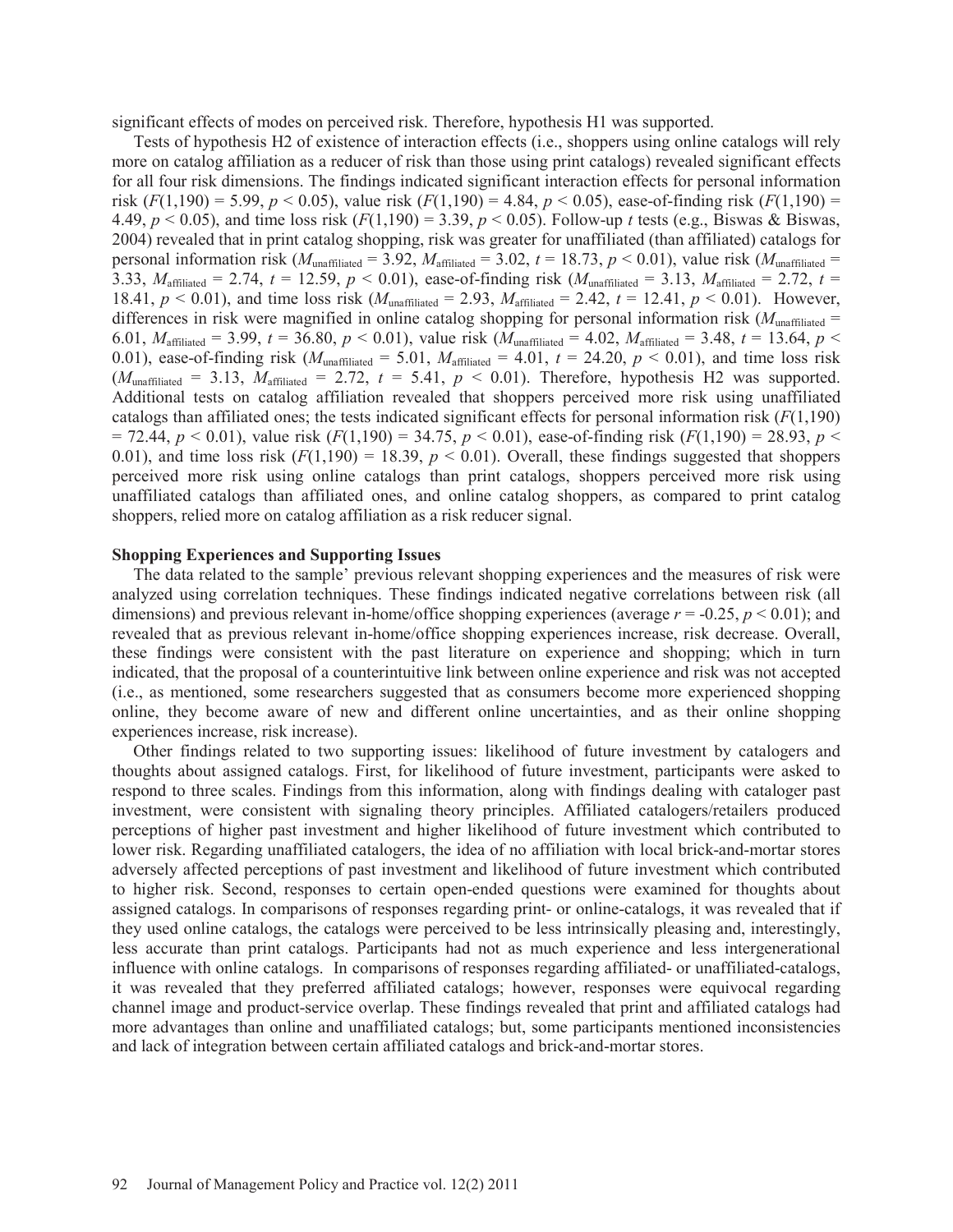#### **DISCUSSION AND CONCLUSIONS**

 The current research provided evidence of catalog affiliation as a significant risk reducer signal. When participants shopped through affiliated catalogs they perceived less risk than when they shopped through unaffiliated catalogs, and responses to open-ended questions revealed that catalog affiliation was highly noticeable, obvious, and evident; the idea of catalog affiliation was an indicator of past investment and likelihood of future investment. Catalog affiliation served as a risk reducer signal in both print- and online-catalog shopping; though, in online catalog shopping, it was stronger because participants had fewer other cues about risk. Although, taken alone, these findings might lead unaffiliated catalogers to consider alliances/mergers with brick-and-mortar retailers (e.g., a few years ago Lands' End merged with Sears), other findings suggested that certain affiliated catalogs and associated brick-and-mortar stores suffered from image inconsistency, did not offer expected time savings of one-stop check-out, and had poor product-service overlap/integration.

 Other contributions of this research related to the findings that online catalog shoppers, as compared to print catalog shoppers, faced different risk and to the findings of the two inverse associations: perceived risk and previous relevant shopping experiences, and perceived risk and perceptions of cataloger investment. Findings from the current research indicated that both print- and online-catalog shoppers experienced common types of risk (e.g., personal information risk); plus, online catalog shoppers perceived more and different types of risk associated with computer system invasion and catalog web site design. In assessing previous relevant shopping experiences, some shoppers indicated that they had little or no online purchasing experiences. As mentioned, some researchers have suggested that as online shopping experiences increase, risk also increase; however, findings from the current research indicated that risk varied inversely by shoppers' previous experiences. These findings also indicated that, regardless of mode, shoppers with previous relevant shopping experiences perceived less risk than non-shoppers, and shoppers with more experience perceived less risk than those with less experience.

 At least two characteristics of the current research limit its findings; yet, both limitations stand for future research prospects. First, like many other experimental studies, a somewhat homogeneous sample was used to minimize individual difference variance. Although the controlled procedures provided an important basis for the initial examination of effects, future research might examine whether the findings can be substantiated by samples in different settings. Second, the shopping simulation for clothing was an artificial representation that has potential for biasing responses. Even though care was taken to assure that the representation was realistic, it may not have had the degree of realism found in actual catalog shopping and in shopping across different product categories. Because only certain catalogs were used, caution should be exercised in generalizing the findings. Future studies might use other catalogs, and investigate whether perceived risk varies across different products and catalogs (e.g., products that vary by frequency of purchase, catalogs with different product line breadth).

 In summary, recent research on consumer in-home/office shopping has mostly dealt with commercial Web sites. Until now, no studies have reported about the effects of catalog modes on risk perceptions or the role of signals in reducing risk. The current research filled this gap. Drawing on perceived risk and signaling theory literatures, hypotheses were developed and tested. Key findings suggested that shoppers perceived more risk shopping through online catalogs than print versions, and the idea of catalog affiliation served as a significant risk reducer signal for all catalog shoppers; yet, online catalog shoppers relied more on it. Additional research might identify the next two or three most noticeable signals (satisfaction guarantees, security disclosures, third-party seals of approval, guarantees of privacy, customer' testimonials, etc.) using guidelines from the current research (e.g., can the signals be used as cues of past monetary outlays and potential for future outlays? do the signals have high representations in memory and easy accessibility?), and then examine whether these signals have different effects in different catalog shopping situations. Overall, catalogers should consider the unique characteristics of each catalog mode, along with target market needs, before offering the catalogs. Catalogers should be prepared to adapt to rapid changes in technology along with changing preferences. Additional studies on perceived risk and catalog shopping are needed to substantiate findings from this research and to examine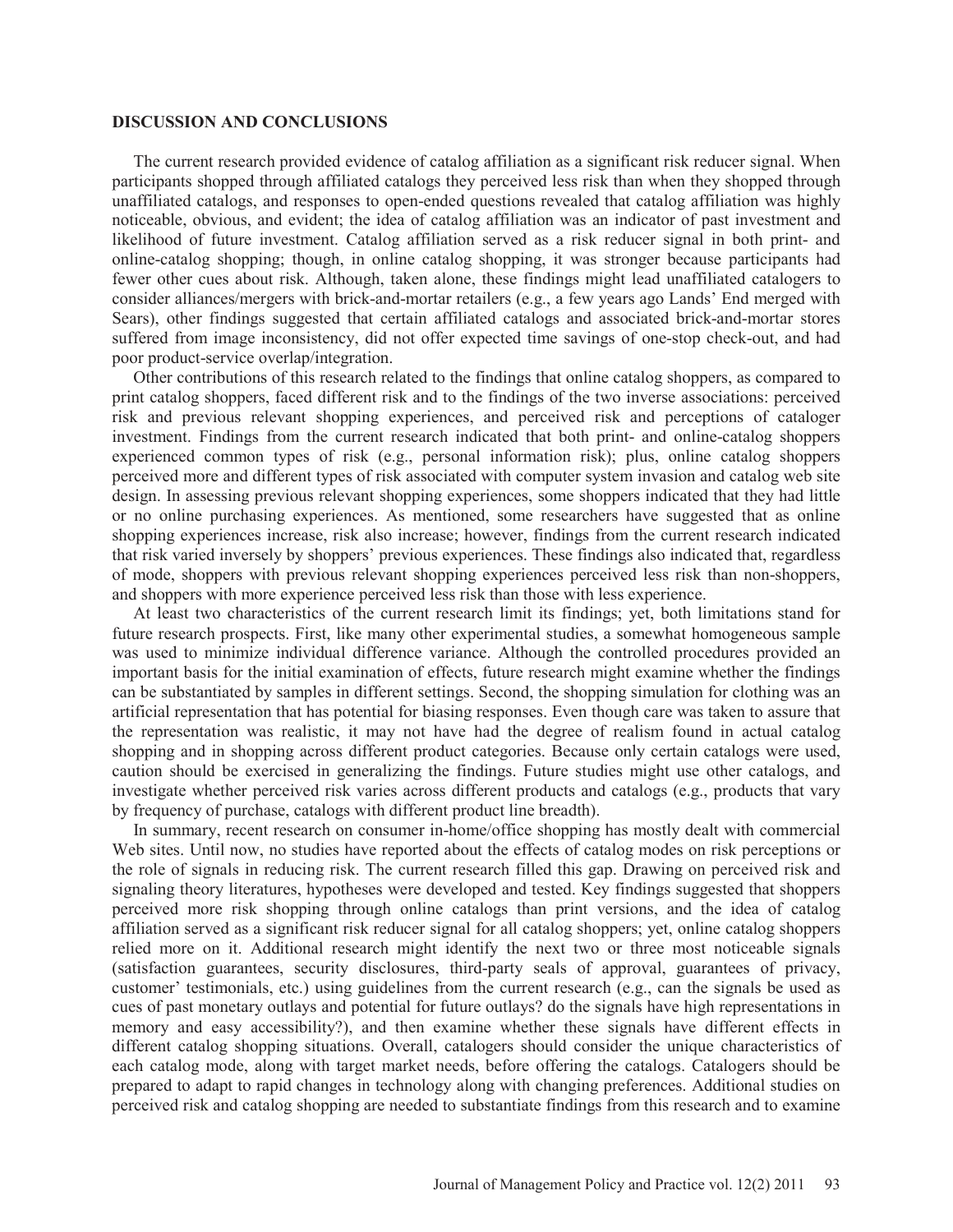importance of other signals.

# **REFERENCES**

Andrews, L. & Boyle, M.V. (2008). Consumers' Accounts of Perceived Risk Online and the Influence of Communication Sources. *Qualitative Market Research,* 11, (1), 59-75.

Bauer, R.A. (1960). Consumer Behavior as Risk Taking. In Donald F. Cox (ed.), *Risk Taking and Information Handling in Consumer Behavior* (pp. 23-33). Boston: Harvard University Press.

Biswas, D. & Biswas, A. (2004). The Diagnostic Role of Signals in the Context of Perceived Risks in Online Shopping: Do Signals Matter More on the Web? *Journal of Interactive Marketing*, 18, (3), 30-45.

Campbell, M.C. & Goodstein, R.C. (2001). The Moderating Effect of Perceived Risk on Consumers' Evaluations of Product Incongruity: Preference for the Norm. *Journal of Consumer Research*, 28, (3), 439-449.

Chen, Z. & Dubinsky, A.J. (2003). A Conceptual Model of Perceived Customer Value in E-Commerce: A Preliminary Investigation. *Psychology & Marketing*, 20, (4), 323-342.

Dawar, N. & Parker, P. (1994). Marketing Universals: Consumers' Use of Brand Name, Price, Physical Appearance, and Retailer Reputation as Signals of Product Quality. *Journal of Marketing*, 58, (2), 81-95.

Dean, D.H. (1999). Brand Endorsement, Popularity, and Event Sponsorship as Advertising Cue Affecting Consumer Pre-Purchase Attitudes. *Journal of Advertising*, 28, (3), 1-12.

Direct Marketing Association (1998). US Direct Marketing Today. *Direct Marketing Association*, New York, NY, http://www.the-dma.org/library/publication

Dowling, G.R. & Staelin, R. (1994). A Model of Perceived Risk and Intended Risk-Handling Activity. *Journal of Consumer Research*, 21, (1), 119-134.

Eastlick, M.A. & Feinberg, R.A. (1999). Shopping Motives for Mail Catalog Shopping. *Journal of Business Research*, 45, 281-290.

Goldsmith, R.E. & Goldsmith, E.B. (2002). Buying Apparel over the Internet. *Journal of Product and Brand Management*, 11, (2), 89-100.

Gonul, F.F., Kim, B.D. & Shi, M. (2000). Mailing Smarter to Catalog Customers. *Journal of Interactive Marketing*, 14, (2), 2-16.

Grewal, D., Iyer, G.R., Gotlieb, J. & Levy, M. (2007). Developing a Deeper Understanding of Post-Purchase Perceived Risk and Behavioral Intentions in a Service Setting. *Journal of the Academy of Marketing Science*, 35, (2), 250-258.

Hair, J.F., Jr., Black, W.C., Babin, B.J. & Anderson, R.E. (2010). *Multivariate Data Analysis*. 7<sup>th</sup> ed. Upper Saddle River, NJ: Prentice Hall.

Haugtvedt, C.P. & Petty, R.E. (1992). Personality and Persuasion: Need for Cognition Moderates the Persistence and Resistance of Attitudes Changes. *Journal of Personality and Social Psychology*, 63, (2), 308-319.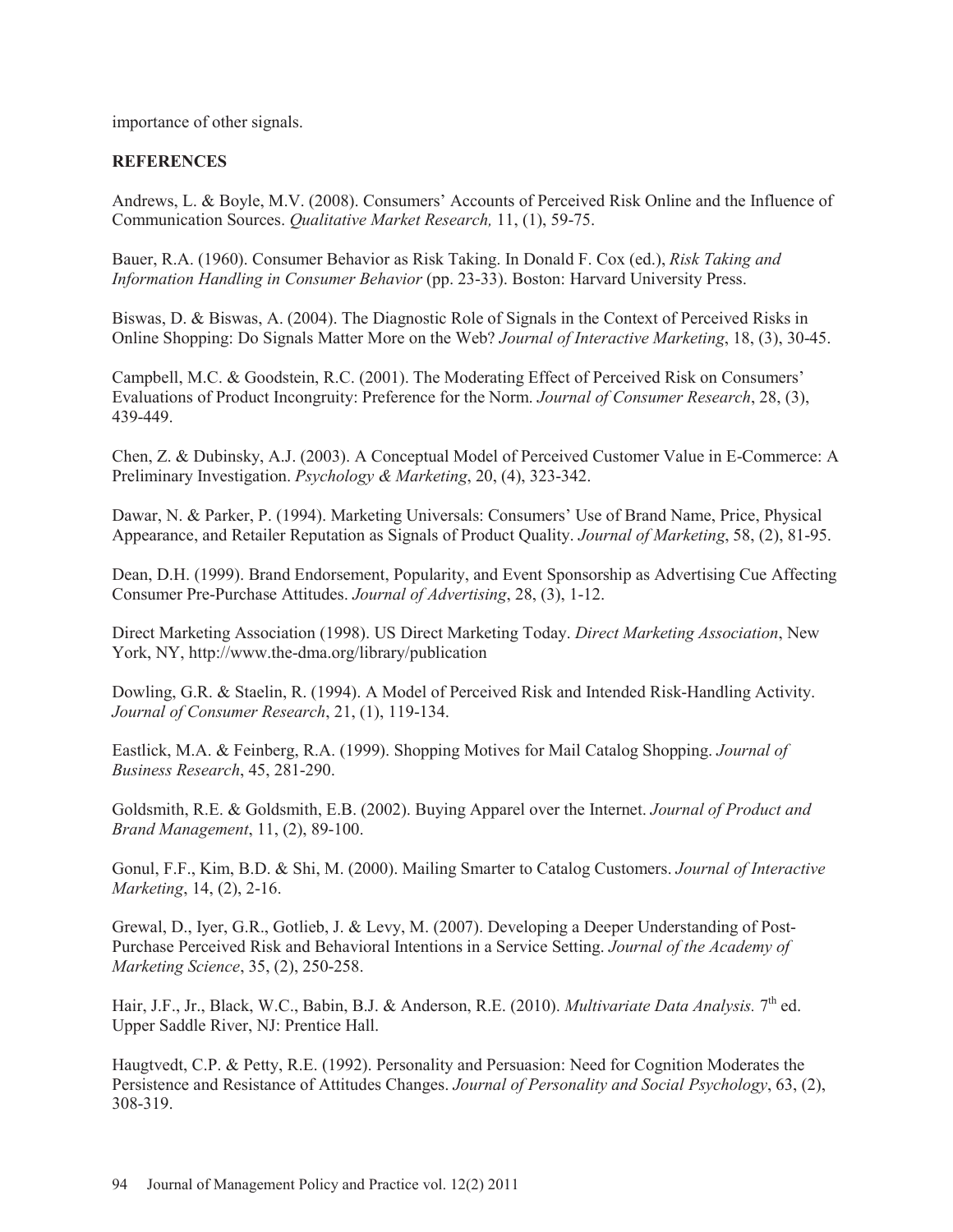Havlena, W.J. & DeSarbo, W.S. (1991). On the Measurement of Perceived Consumer Risk. *Decision Sciences*, 22, (4), 927-935.

Hampton-Sosa, W. & Koufaris, M. (2005). The Effect of Web Site Perceptions on Initial Trust in the Owner Company. *International Journal of Electronic Commerce*, 10, (1), 55-81.

Huang, W., Schrank, H. & Dubinsky, A.J. (2004). Effect of Brand Name on Consumers Risk Perceptions of Online Shopping. *Journal of Consumer Behaviour*, 4, (1), 40-50.

Jung, J.M. & Kellaris, J.J. (2004). Cross-National Differences in Proneness to Scarcity Effects: The Moderating Roles of Familiarity, Uncertainty Avoidance, and Need for Cognitive Closure. *Psychology & Marketing*, 21, (9), 739-753.

Korgaonkar, P.A. & Karson, E.J. (2007). The Influence of Perceived Product Risk on Consumers' E-Tailer Shopping Preference. *Journal of Business and Psychology*, 22, (2), 55-64.

Korgaonkar, P.K. (1982). Consumer Preferences for Catalog Showrooms and Discounts: The Moderating Role of Product Risk. *Journal of Retailing*, 58, (4), 76-88.

Kwon, Y-H., Paek, S.L. & Arzeni, M. (1991). Catalog vs. Non-Catalog Shoppers of Apparel: Perceived Risks, Shopping Orientations, Demographics, and Motivations. *Clothing and Textiles Research Journal*, 10, (1), 13-19.

Lee, M.K.O. & Turban, E. (2001). A Trust Model for Consumer Internet Shopping. *International Journal of Electronic Commerce,* 6, (1), 75-91.

Manolis, C., Keep, W.W., Joyce, M.L. & Lambert, D.R. (1994). Testing the Underlying Structure of a Store Image Scale. *Educational and Psychological Measurement*, 54, (3), 628-645.

Marketing Matters (2005). Online Catalogs Surge in Growth. *American Marketing Association*, 3, (April 13), 25-29.

Mathwick, C., Malhotra, N. & Rigdon, E. (2001). Experiential Value: Conceptualization, Measurement and Application in the Catalog and Internet Shopping Environment. *Journal of Retailing*, 77, (1), 39-56.

Milne, G.E. & Culnan, M.J. (2004). Strategies for Reducing Online Privacy Risks: Why Consumers Read (or Don't Read) Online Privacy Notices. *Journal of Interactive Marketing*, 18, (3), 15-29.

Mishra, S., Umesh, U.N. & Stem, Jr., D.E. (1993). Antecedents of the Attraction Effect: An Information-Processing Approach. *Journal of Marketing Research*, 30, (3), 331-349.

Mitchell, V.W. (1999). Consumer Perceived Risk: Conceptualizations and Models. *European Journal of Marketing*, 33, (1/2), 163-195.

Muldoon, K. (2006). *How to Profit through Catalog Marketing.* Lincolnwood, IL: NTC Business Books.

Pavlou, P.A. & Gefen, D. (2005). Psychological Contract Violation in Online Marketplaces: Antecedents, Consequences, and Moderating Role. *Information Systems Research*, 16, (4), 372-399.

Peterson, R.A., Balasubramanian, S. & Bronnenberg, B.J. (1997). Exploring the Implications of the